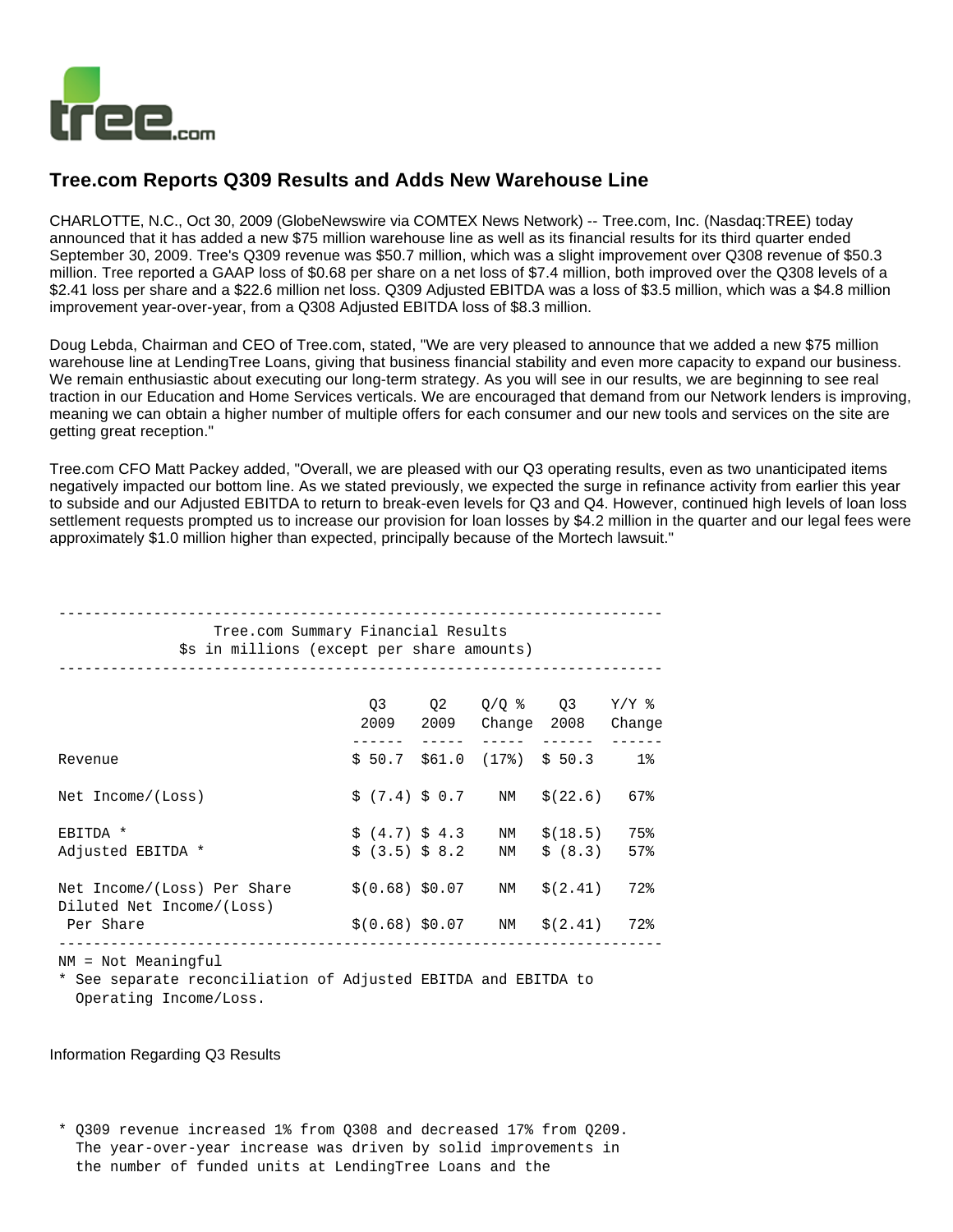expansion of our Exchanges offerings into Education and Home Services in the quarter. The quarter-over-quarter decline in revenue was primarily driven by the rapid rise in interest rates from historical lows, as seen in the chart below, causing fewer closings than the prior quarter. This impact was offset somewhat by the revenue earned by the recently acquired education lead generation business.

 \* Adjusted EBITDA improved \$4.8 million year-over-year, primarily from higher margins at LendingTree Loans and lower operating expenses across three of our four operating segments. Q309 Adjusted EBITDA decreased \$11.7 million quarter-over-quarter as consumer request-to-conversion rates and our advertising spending returned to normal levels from the Q209 levels that were supported by historically low interest rates.

### A chart describing average 30-year fixed mortgage rate recent trends is available at <http://media.globenewswire.com/cache/10613/file/7527.pdf>

Business Unit Discussion

# LENDINGTREE LOANS SEGMENT

| LendingTree Loans Segment Results                                                                                                                                                                       | \$s in millions |  |                                                                                        |                   |
|---------------------------------------------------------------------------------------------------------------------------------------------------------------------------------------------------------|-----------------|--|----------------------------------------------------------------------------------------|-------------------|
|                                                                                                                                                                                                         |                 |  | $Q3$ $Q2$ $Q/Q$ $\frac{8}{8}$ $Q3$ $Y/Y$ $\frac{8}{8}$<br>2009 2009 Change 2008 Change |                   |
| Revenue - Direct Lending<br>Origination and Sale of Loans $$22.5 $34.4$ (35%) \$17.9 26%<br>Other                                                                                                       |                 |  | $$1.6 \$1.9 \(16\%) \$2.1 \(24\%)$<br>------ ------ ----- ------ ------                |                   |
| Total Revenue - Direct Lending                                                                                                                                                                          |                 |  | $$24.1 \$36.3$ $(34%) \$20.0$ $21%$                                                    |                   |
| Cost of Revenue *                                                                                                                                                                                       |                 |  | $$11.2$ $$14.0$ (20%) $$9.2$                                                           | $22$ $\,^{\circ}$ |
| Operating Expenses*                                                                                                                                                                                     |                 |  | $$11.2$ $$10.1$ 11% $$11.5$ (3%)                                                       |                   |
| EBITDA<br>Adjusted EBITDA                                                                                                                                                                               |                 |  | $$1.7 \$13.2$ (87%) $$ (3.0)$ NM<br>$$1.7 \$12.2$ (86%) $$ (0.7)$ NM                   |                   |
| Metrics - Direct Lending<br>Purchased loan requests (000s) 63.0 66.5 (5%) 86.3 (27%)<br>Closed - units (000s) $2.8$ 4.0 (30%) $2.4$ 17%<br>Closed - units (dollars) $$620.2$898.0$ $(31%)$637.6$ $(3%)$ |                 |  |                                                                                        |                   |

 \* Does not include non-cash compensation, depreciation, gain/loss on disposal of assets, restructuring, amortization or impairment. See separate reconciliation of Adjusted EBITDA and EBITDA to Operating Income/Loss.

## LendingTree Loans

Continuing to show indications of a potential recovery in the mortgage market, Q309 revenue from the origination and sale of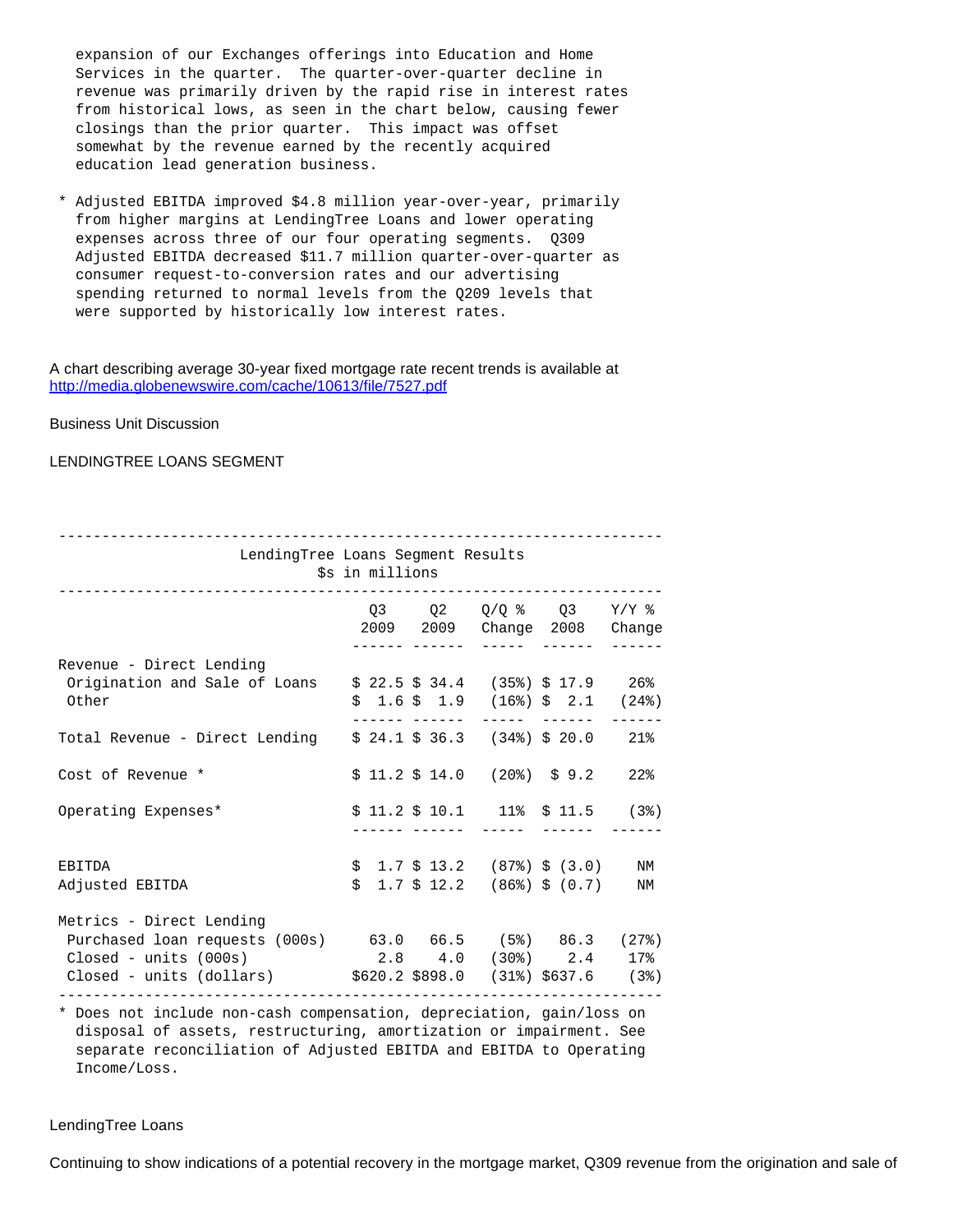loans increased 26% from the same period last year on a 17% increase in funded units.

Following a period of unusually low interest rates and significant media attention on refinancing in Q1 and Q2, LendingTree Loans revenue decreased 34% in Q309 compared to Q209 on 30% fewer funded units, which was partially offset by a 25% decrease in provision for loan losses quarter-over-quarter.

Operating expenses decreased \$0.3 million year-over-year on lower lead acquisition costs and increased \$1.1 million quarterover-quarter as advertising spend was returned to normal levels following the reduced spend in Q2.

# EXCHANGES SEGMENT

| Exchanges Segment Results                                              |    |                |  |      |                    |    |                                                                                                                                            |           |  |  |
|------------------------------------------------------------------------|----|----------------|--|------|--------------------|----|--------------------------------------------------------------------------------------------------------------------------------------------|-----------|--|--|
| \$s in millions                                                        |    |                |  |      |                    |    |                                                                                                                                            |           |  |  |
|                                                                        |    |                |  |      |                    |    |                                                                                                                                            |           |  |  |
|                                                                        |    | O <sub>3</sub> |  |      |                    |    | Q2 Q/Q % Q3 Y/Y %                                                                                                                          |           |  |  |
|                                                                        |    |                |  |      |                    |    | 2009  2009  Change  2008  Change                                                                                                           |           |  |  |
|                                                                        |    |                |  |      |                    |    |                                                                                                                                            |           |  |  |
| Revenue - Exchanges                                                    |    |                |  |      |                    |    |                                                                                                                                            |           |  |  |
| Match Fees                                                             | \$ | 12.4           |  |      | $$9.9$ 26%         | \$ | $12.1$ 3%                                                                                                                                  |           |  |  |
| Closed Loan Fees                                                       | \$ | 5.3            |  |      | $$6.4$ $(17)$      |    | $$8.2$ (35%)                                                                                                                               |           |  |  |
| Inter-segment Revenue                                                  | \$ | 5.3            |  |      | $$3.7$ 44%         |    | $$4.8$ 12%                                                                                                                                 |           |  |  |
| Other                                                                  | \$ | 0.9            |  |      | $$0.6$ 53%         |    | $$0.5$ 98%                                                                                                                                 |           |  |  |
|                                                                        |    |                |  | $ -$ |                    |    |                                                                                                                                            |           |  |  |
| Total Revenue - Exchanges                                              |    | \$23.9         |  |      | $$20.6$ 16%        |    | $$25.6$ (7%)                                                                                                                               |           |  |  |
|                                                                        |    |                |  |      |                    |    |                                                                                                                                            |           |  |  |
| Cost of Revenue *                                                      |    |                |  |      |                    |    | $\begin{array}{ccccccccc}\n\text{\^{S}} & 1.9 & \text{\^{S}} & 2.0 & (3\text{\^{S}}) & \text{\^{S}} & 2.5 & (22\text{\^{S}})\n\end{array}$ |           |  |  |
|                                                                        |    |                |  |      |                    |    |                                                                                                                                            |           |  |  |
| Operating Expenses*                                                    |    |                |  |      |                    |    | $\frac{18.3}{5}$ $\frac{15.3}{19}$ $\frac{19}{5}$ $\frac{23.3}{13}$ $\frac{21}{5}$                                                         |           |  |  |
|                                                                        |    |                |  |      |                    |    |                                                                                                                                            |           |  |  |
|                                                                        |    |                |  |      |                    |    |                                                                                                                                            |           |  |  |
| EBITDA                                                                 |    |                |  |      | $$3.6$ \$ 2.7 36%  |    | \$ (1.4)                                                                                                                                   | <b>NM</b> |  |  |
| Adjusted EBITDA                                                        |    |                |  |      | $$3.7 \t$3.3 \t13$ |    | \$ (0.2)                                                                                                                                   | ΝM        |  |  |
|                                                                        |    |                |  |      |                    |    |                                                                                                                                            |           |  |  |
| Metrics - Exchanges                                                    |    |                |  |      |                    |    |                                                                                                                                            |           |  |  |
| Matched requests (000s) 340.7 333.2 2% 390.1 (13%)                     |    |                |  |      |                    |    |                                                                                                                                            |           |  |  |
| Closing - units (000s) $10.5$ 13.1 (20%) $21.1$ (50%)                  |    |                |  |      |                    |    |                                                                                                                                            |           |  |  |
| Closing - units (dollars) $$1,851.3$ $$2,613.1$ (29%) $$2,862.2$ (35%) |    |                |  |      |                    |    |                                                                                                                                            |           |  |  |
|                                                                        |    |                |  |      |                    |    |                                                                                                                                            |           |  |  |

NM = Not Meaningful

 \* Does not include non-cash compensation, depreciation, gain/loss on disposal of assets, restructuring, amortization or impairment. See separate reconciliation of Adjusted EBITDA and EBITDA to Operating Income/Loss.

#### Exchanges

Exchanges revenue in Q309 increased 16% compared to Q209 and decreased 7% compared to the same period in 2008. On a quarter-over-quarter basis, Exchanges revenue improved largely due to match fees earned through our new education vertical and increases in transfer fees to LendingTree Loans. The decrease in revenue year-over-year continues to reflect the weaker closing revenue due to continued tight consumer credit markets, making it difficult for many consumers to qualify for a loan.

Operating expenses increased \$3.0 million quarter-over-quarter and decreased \$5.0 million year-over-year. The increase quarter-over-quarter was largely due to variable marketing expense, which was up 25%, reflecting the uptick in spend to drive traffic since Q2 when very low rates and high levels of media attention were prompting consumers to refinance. On a yearover-year basis we've continued to trim operating costs back and increase the efficiencies of our marketing spend.

# REAL ESTATE SEGMENT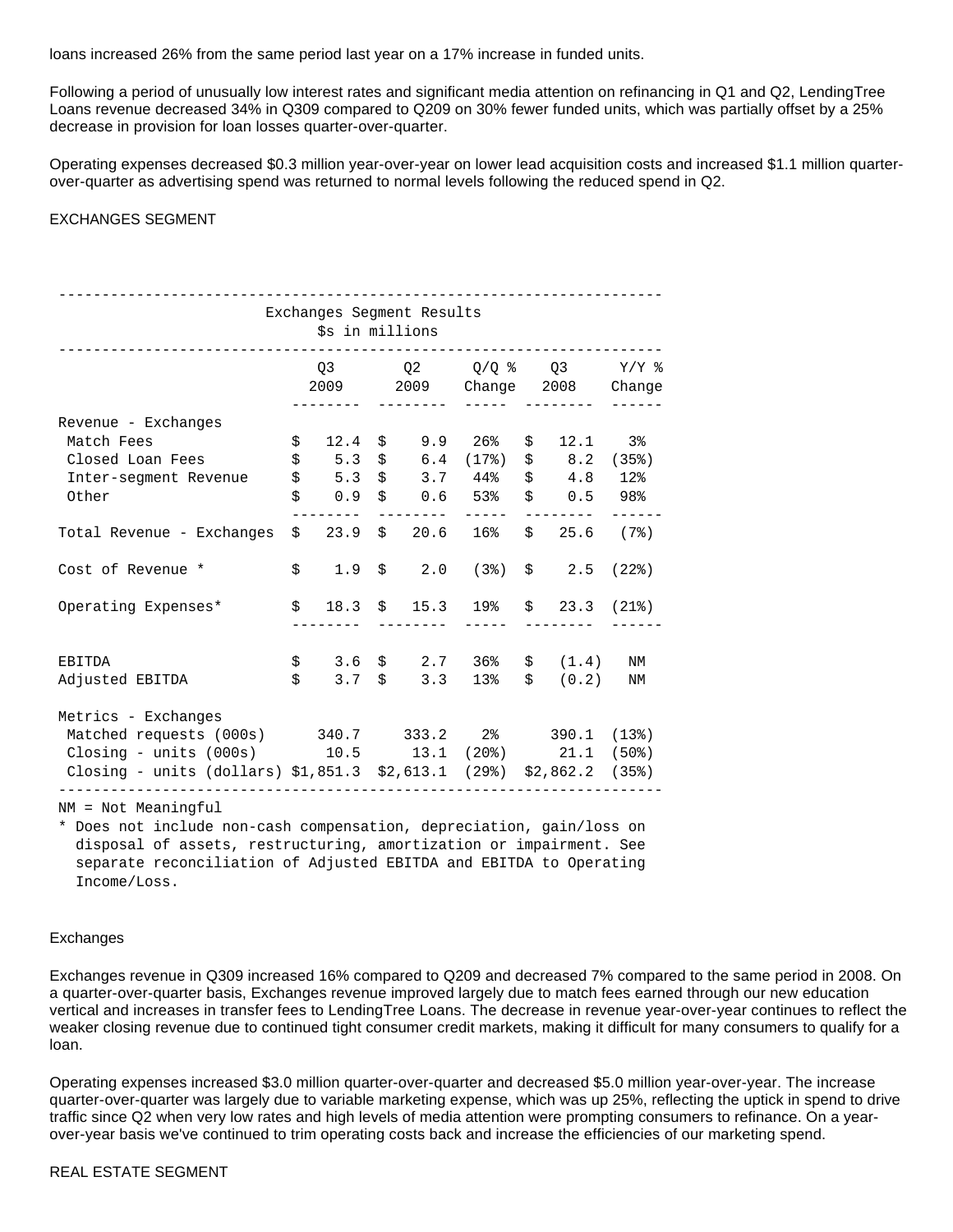---------------------------------------------------------------------- Real Estate Segment Results \$s in millions ----------------------------------------------------------------------  $Q3$   $Q2$   $Q/Q$   $\frac{2}{8}$   $Q3$   $Y/Y$   $\frac{2}{8}$  2009 2009 Change 2008 Change -------- -------- ----- -------- ------ Total Revenue - Real Estate  $\begin{array}{cccc} \xi & 8.0 & \xi & 7.8 & 3 & \xi & 9.8 & (18) \\ \end{array}$ Cost of Revenue \*  $$ 5.0 \$ 4.8 3\% \$ 5.8 (15\%)$  Operating Expenses\* \$ 3.6 \$ 3.7 (2%) \$ 4.8 (26%) -------- -------- ----- -------- ------ EBITDA \$ (0.8) \$ (4.6) 83% \$ (3.5) 78% Adjusted EBITDA  $$ (0.6) $ (0.7) $ 4\% $ (0.8) $ 19\% $$  Metrics - Real Estate Closing - units (000s) 1.4 1.5 (5%) 2.1 (30%) Closing - units (dollars) \$ 330.4 \$ 332.4 (1%) \$ 516.1 (36%) Agents - RealEstate.com, REALTORS(R) 1,304 1,365 (4%) 1,070 22% Markets - RealEstate.com, REALTORS(R) 20 20 0% 14 43% ---------------------------------------------------------------------- \* Does not include non-cash compensation, depreciation, gain/loss on disposal of assets, restructuring, amortization or impairment. See separate reconciliation of Adjusted EBITDA and EBITDA to Operating

Income/Loss.

## Real Estate

Q309 Real Estate revenue increased \$0.2 million or 3% from Q209 and decreased \$1.8 million or 18% from Q308. The yearover-year decrease in Real Estate revenue is attributed to declines in our referral networks, which experienced decreases in closings and transaction values year-over-year from persistent negative market conditions.

Operating expenses decreased \$0.1 million quarter-over-quarter and decreased \$1.2 million year-over-year. The decreases in operating expense were primarily due to decreases in marketing expenses related to the continued progress in marketing efficiency driven by ongoing innovation on the RealEstate.com Web site, as well as general and administrative reductions reflecting our prior cost cutting initiatives.

# CORPORATE

| Unallocated Corporate Costs and Eliminations<br>\$s in millions |            |                                         |                   |            |                   |  |  |  |  |  |
|-----------------------------------------------------------------|------------|-----------------------------------------|-------------------|------------|-------------------|--|--|--|--|--|
|                                                                 | O3<br>2009 | 02<br>2009                              | $0/O$ %<br>Change | 03<br>2008 | $Y/Y$ %<br>Change |  |  |  |  |  |
| Inter-segment Revenue -<br>elimination                          |            | $\sin(5.2)$ $\sin(3.7)$ 42% $\sin(5.1)$ |                   |            | $2\,$             |  |  |  |  |  |
| Cost of Revenue *                                               |            | $0.5$ \$ 0.5                            | 10%               | Ŝ.<br>0.5  | $1\,$             |  |  |  |  |  |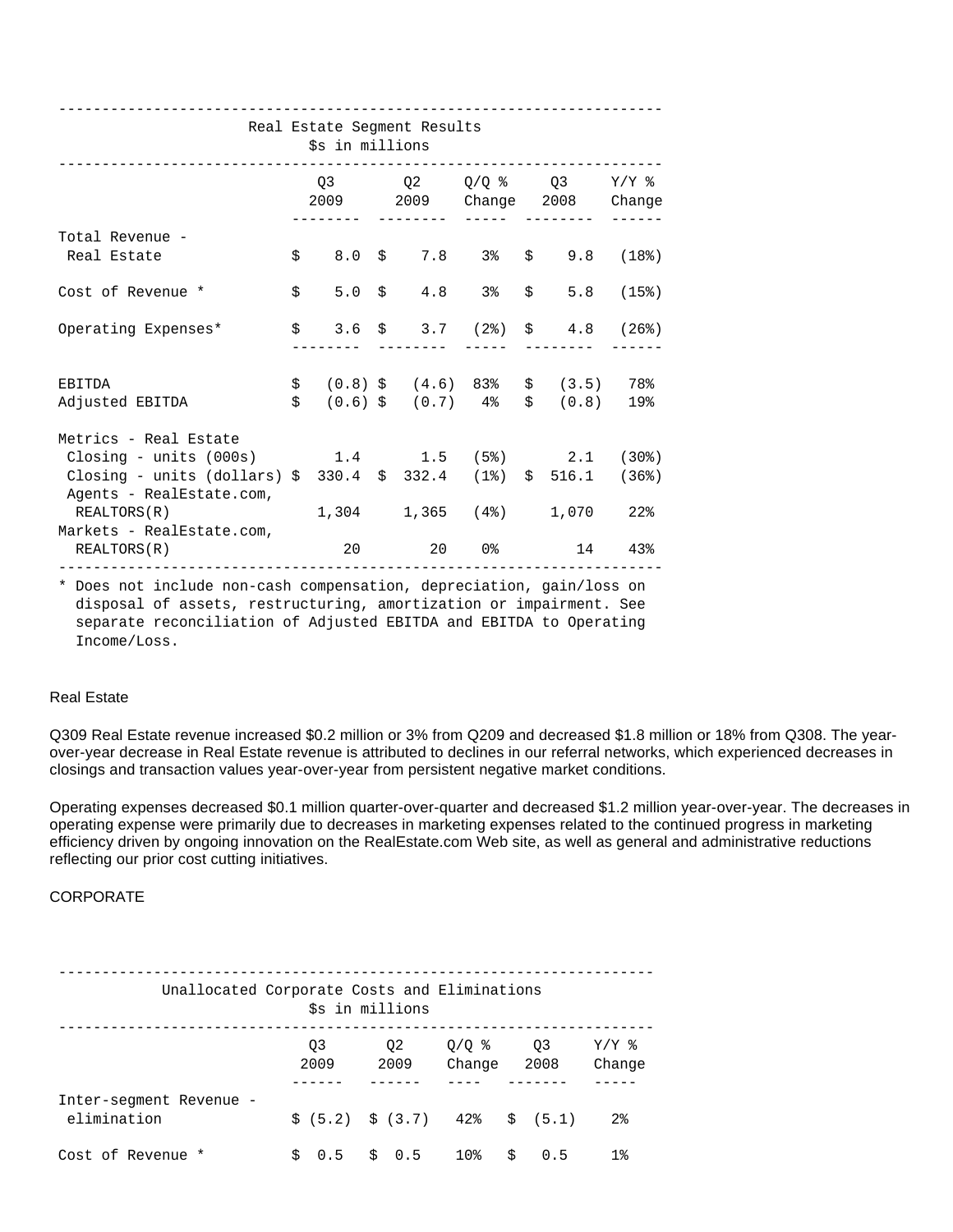| Inter-segment Marketing -<br>elimination |  | $\frac{1}{2}$ (5.2) $\frac{1}{2}$ (3.7) 42% $\frac{1}{2}$ (4.8)         | 10%    |
|------------------------------------------|--|-------------------------------------------------------------------------|--------|
| Operating Expenses*                      |  | $$7.8$ $$6.1$ $27\%$ $$5.8$                                             | $36\%$ |
| EBITDA                                   |  | $\frac{1}{2}$ (9.2) $\frac{1}{2}$ (7.0) (31%) $\frac{1}{2}$ (10.6)      | $13\%$ |
| Adjusted EBITDA                          |  | $\frac{1}{5}$ (8.3) $\frac{1}{5}$ (6.6) (25%) $\frac{1}{5}$ (6.6) (25%) |        |

 \* Does not include non-cash compensation, depreciation, gain/loss on disposal of assets, restructuring, amortization or impairment. See separate reconciliation of Adjusted EBITDA and EBITDA to Operating Income/Loss.

# Corporate

The eliminations both in revenue and in marketing were primarily associated with the inter-segment transfer pricing charged from Exchanges to LendingTree Loans for leads. Operating expenses increased \$1.7 million quarter-over-quarter and \$2.0 million year-over-year. The quarter-over-quarter and year-over-year increases in operating expense were primarily related to increases in professional fees, including legal for the Mortech lawsuit, and various corporate matters and public company costs.

### Liquidity and Capital Resources

As of September 30, 2009, Tree.com had \$86.9 million in unrestricted cash and cash equivalents, compared to \$83.7 million as of June 30, 2009. The increase in cash was driven by a \$7.5 million net cash inflow related to timing of the origination and sale of loans and warehouse line activity and \$5.1 million of net working capital changes. These increases were offset by \$5.5 million of cash used for acquisitions and capital expenditures, an Adjusted EBITDA loss of \$3.5 million for the quarter and \$0.4 million cash paid for taxes on equity compensation instruments that vested in the period.

The loans held for sale and warehouse lines of credit balances as of September 30, 2009 were \$81.9 million and \$67.1 million, respectively. As separately announced, we have also entered into an agreement with a new lender for a \$75 million warehouse line with a term through October 29, 2010.

## Conference Call

Tree.com will audio cast its conference call with investors and analysts discussing the Company's third quarter financial results on Friday, October 30, 2009 at 11:00 a.m. Eastern Time (ET). This call will include the disclosure of certain information, including forward-looking information, which may be material to an investor's understanding of Tree.com's business. The live audio cast is open to the public at <http://investor-relations.tree.com/>.

# QUARTERLY FINANCIALS

### TREE.COM, INC. AND SUBSIDIARIES

 CONSOLIDATED STATEMENTS OF OPERATIONS (Unaudited)

|                     |          | Three Months Ended<br>September 30,      |          | Six Months Ended<br>September 30, |
|---------------------|----------|------------------------------------------|----------|-----------------------------------|
|                     | 2009     | 2008                                     | 2009     | 2008                              |
|                     |          | (In thousands, except per share amounts) |          |                                   |
| Revenue             |          |                                          |          |                                   |
| LendingTree Loans   | \$24,109 | \$19.993                                 | \$94.738 | \$76,049                          |
| Exchanges and other | 18,610   | 20,484                                   | 52,662   | 76,007                            |
| Real Estate         | 7,997    | 9,781                                    | 21,549   | 28,378                            |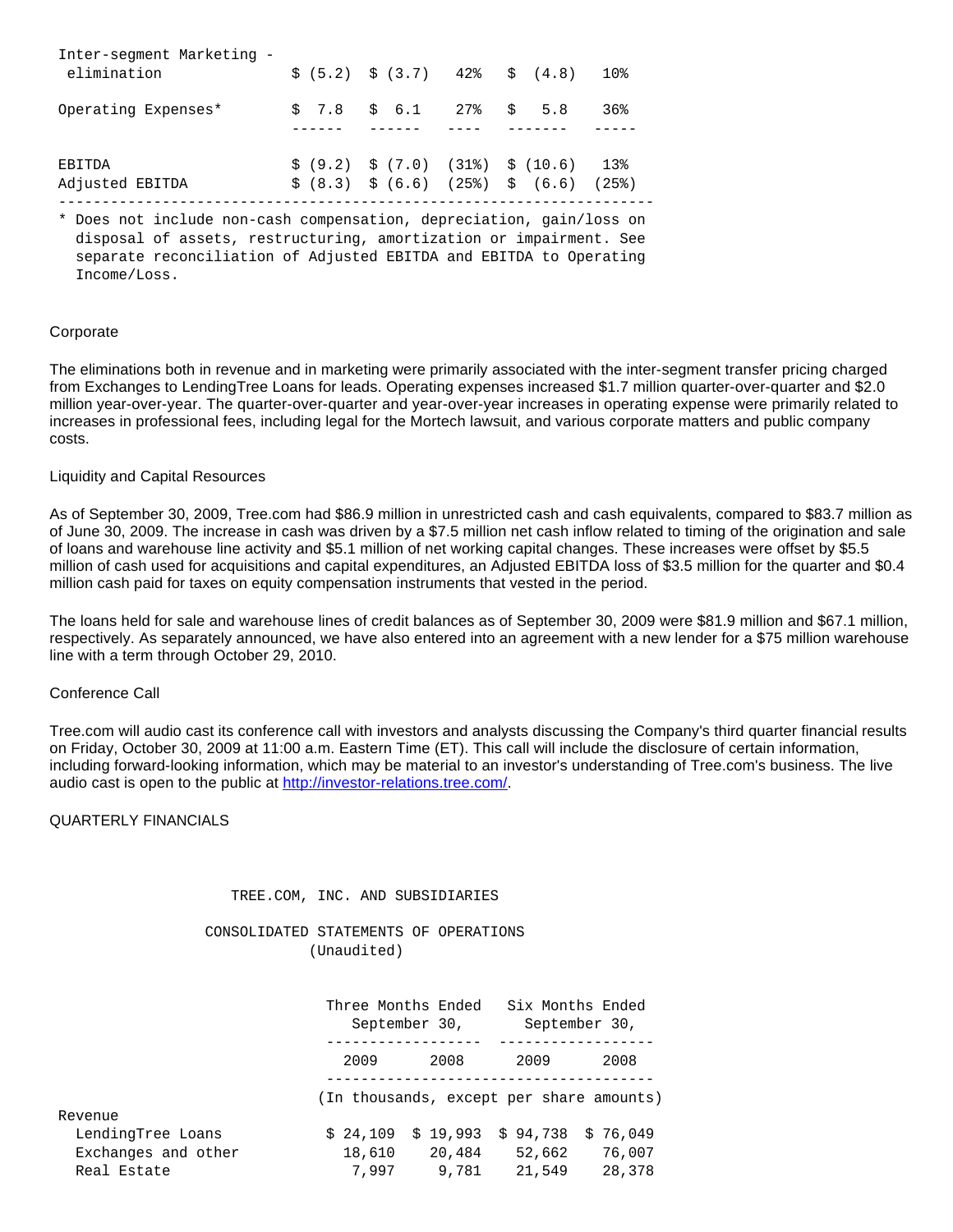| Total revenue<br>Cost of revenue                            |           | 50,716 50,258 168,949 180,434                                                                                |                                   |                   |
|-------------------------------------------------------------|-----------|--------------------------------------------------------------------------------------------------------------|-----------------------------------|-------------------|
| LendingTree Loans                                           |           | 11, 245 9, 194 37, 104 32, 407                                                                               |                                   |                   |
| Exchanges and other                                         |           | 2,389 3,425 7,387 11,497                                                                                     |                                   |                   |
| Real Estate                                                 |           | 5,056 5,954 13,712 16,731                                                                                    |                                   |                   |
|                                                             |           |                                                                                                              |                                   |                   |
| Total cost of revenue                                       |           |                                                                                                              |                                   |                   |
| (exclusive of depreciation                                  |           |                                                                                                              |                                   |                   |
| shown separately below)                                     |           | 18,690 18,573 58,203 60,635                                                                                  |                                   |                   |
|                                                             |           |                                                                                                              | ----------                        |                   |
| Gross margin                                                |           | 32,026 31,685 110,746 119,799                                                                                |                                   |                   |
| Operating expenses                                          |           |                                                                                                              |                                   |                   |
| Selling and marketing                                       |           |                                                                                                              |                                   |                   |
| expense                                                     | 17,435    |                                                                                                              | 23,282 45,149                     | 81,028            |
| General and administrative                                  |           |                                                                                                              |                                   |                   |
| expense                                                     | 17,529    |                                                                                                              | 22,672 51,335 58,358              |                   |
| Product development                                         |           | 1,673 1,797 4,842 5,349                                                                                      |                                   |                   |
| Restructuring expense                                       | 78        | 2,394                                                                                                        |                                   | $(158)$ 4,557     |
| Amortization of intangibles                                 | 1,055     | 2,204                                                                                                        | 3,636                             | 9,532             |
| Depreciation                                                |           | 1,698 1,791 5,049 5,337                                                                                      |                                   |                   |
| Asset impairments                                           |           |                                                                                                              |                                   | 3,903 164,335     |
|                                                             | --------  |                                                                                                              | ________                          | $- - - - - - - -$ |
| Total operating expenses                                    | .         | 39,468 54,140 113,756 328,496                                                                                | . _ _ _ _ _ _ _                   | ---------         |
| Operating loss<br>Other income (expense)                    |           | $(7,442)$ $(22,455)$ $(3,010)$ $(208,697)$                                                                   |                                   |                   |
|                                                             |           |                                                                                                              | 84 13                             |                   |
| Interest income                                             | 9         | $2^{\circ}$<br>$(149)$ $(169)$ $(451)$ $(497)$                                                               |                                   |                   |
| Interest expense                                            |           |                                                                                                              |                                   |                   |
| Other                                                       | $  \,$    | (2)                                                                                                          | <b>Service Contract</b>           | (4)               |
| Total other income                                          |           |                                                                                                              |                                   |                   |
| (expense), net                                              |           | $(140)$ $(169)$ $(367)$ $(488)$                                                                              |                                   |                   |
|                                                             |           |                                                                                                              | .________    _________      _____ |                   |
| Loss before income taxes (7,582) (22,624) (3,377) (209,185) |           |                                                                                                              |                                   |                   |
| Income tax (provision) benefit 182 73 (121) 13,915          |           | ________                                                                                                     |                                   |                   |
| Net loss                                                    | $- - - -$ | $(5 7, 400)$ $(522, 551)$ $(5 3, 498)$ $(5195, 270)$                                                         |                                   |                   |
|                                                             | ========  | $\qquad \qquad \equiv \equiv \equiv \equiv \equiv \equiv \equiv \equiv$                                      | ========                          | $=$ = = = = = = = |
| Weighted average common                                     |           |                                                                                                              |                                   |                   |
| shares outstanding                                          |           | 10,844 9,367                                                                                                 |                                   | 10,413 9,367      |
|                                                             |           |                                                                                                              |                                   |                   |
| Weighted average diluted                                    |           |                                                                                                              |                                   |                   |
| shares outstanding                                          |           | 10,844 9,367                                                                                                 | 10,413                            | 9,367             |
|                                                             |           | ======== ========                                                                                            |                                   |                   |
| Net loss per share available                                |           |                                                                                                              |                                   |                   |
| to common shareholders                                      |           |                                                                                                              |                                   |                   |
| Basic                                                       |           | $(\frac{1}{2} \quad 0.68)$ $(\frac{1}{2} \quad 2.41)$ $(\frac{1}{2} \quad 0.34)$ $(\frac{1}{2} \quad 20.85)$ |                                   |                   |
|                                                             |           | ======== ========= ======== ========                                                                         |                                   |                   |
| Diluted                                                     |           | $(\frac{1}{2}, 0.68)$ $(\frac{1}{2}, 2.41)$ $(\frac{1}{2}, 0.34)$ $(\frac{1}{2}, 20.85)$                     |                                   |                   |
|                                                             | ========  |                                                                                                              | ======== ========                 | $= 222222222$     |
|                                                             |           |                                                                                                              |                                   |                   |

# TREE.COM, INC. AND SUBSIDIARIES

### CONSOLIDATED BALANCE SHEETS

| Sept. 30, Dec. 31, |      |
|--------------------|------|
| 2009               | 2008 |
|                    |      |
| (unaudited)        |      |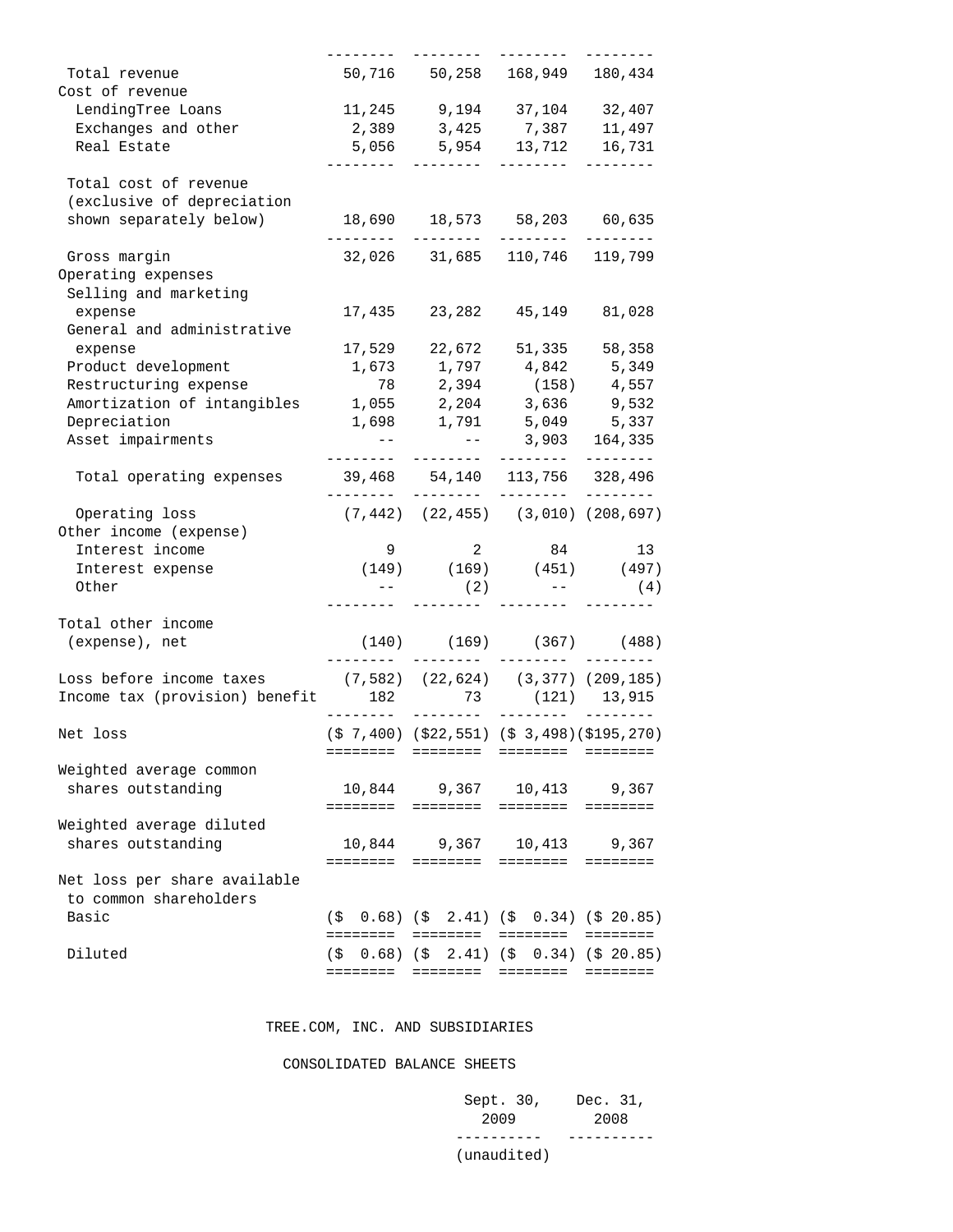# (In thousands, except share amounts)

| ASSETS:                                                  |    |                       |    |                       |
|----------------------------------------------------------|----|-----------------------|----|-----------------------|
| Cash and cash equivalents                                |    | $$86,859$ $$73,643$   |    |                       |
| Restricted cash and cash equivalents                     |    | 12,826                |    | 15,204                |
| Accounts receivable, net of allowance of                 |    |                       |    |                       |
| \$418 and \$367, respectively                            |    | 8,114                 |    | 7,234                 |
| Loans held for sale $(\$80, 116 \text{ and } \$85, 638)$ |    |                       |    |                       |
| measured at fair value, respectively)                    |    |                       |    | 81,931 87,835         |
| Prepaid and other current assets                         |    | 10,298                |    | 8,960                 |
|                                                          |    | . <u>.</u>            |    | ----------            |
| Total current assets                                     |    | 200,028 192,876       |    |                       |
| Property and equipment, net                              |    | 13,320 17,057         |    |                       |
| Goodwill                                                 |    |                       |    | 13, 185 9, 285        |
| Intangible assets, net                                   |    |                       |    | 60,148 64,663         |
| Other non-current assets                                 |    | 495                   |    | 202                   |
|                                                          |    | __________            |    | -----------           |
| Total assets                                             |    | $$287,176$ $$284,083$ |    |                       |
|                                                          |    | ==========            |    | ==========            |
|                                                          |    |                       |    |                       |
| LIABILITIES:                                             |    |                       |    |                       |
| Warehouse lines of credit                                |    | $$67,129$ \$ 76,186   |    |                       |
| Accounts payable, trade                                  |    | 5,431                 |    | 3,541                 |
| Deferred revenue                                         |    | 1,633                 |    | 1,231                 |
| Deferred income taxes                                    |    | 1,199                 |    | 2,290                 |
| Accrued expenses and other current                       |    |                       |    |                       |
| liabilities                                              |    |                       |    | 37,146                |
|                                                          |    | 42,042<br>----------- |    | __________            |
| Total current liabilities                                |    | 117,434 120,394       |    |                       |
| Income taxes payable                                     |    | 470                   |    | 862                   |
| Other long-term liabilities                              |    |                       |    | 11,042 9,016          |
| Deferred income taxes                                    |    |                       |    | 17, 167 15, 683       |
|                                                          |    |                       |    | $- - - - - - - - - -$ |
| Total liabilities                                        |    | 146,113               |    | 145,955               |
|                                                          |    |                       |    |                       |
| SHAREHOLDERS' EQUITY:                                    |    |                       |    |                       |
| Preferred stock \$.01 par value; authorized              |    |                       |    |                       |
| 5,000,000 shares; none issued or outstanding             |    |                       |    |                       |
|                                                          |    |                       |    |                       |
| Common stock \$.01 par value; authorized                 |    |                       |    |                       |
| 50,000,000 shares; issued and outstanding                |    |                       |    |                       |
| 10,892,405 and 9,369,381 shares,                         |    |                       |    |                       |
| respectively                                             |    | 109                   |    | 94                    |
| Additional paid-in capital                               |    | 900,995               |    | 894,577               |
| Accumulated deficit                                      |    | (760, 041)            |    | (756, 543)            |
|                                                          |    |                       |    | - - - - - - - - - -   |
| Total shareholders' equity                               |    | 141,063               |    | 138,128               |
|                                                          |    | -----------           |    | ----------            |
| Total liabilities and shareholders' equity               | S. | 287,176               | Ş. | 284,083               |
|                                                          |    | ==========            |    | ==========            |

# TREE.COM, INC. AND SUBSIDIARIES

CONSOLIDATED STATEMENT OF CASH FLOWS

(Unaudited)

 Nine Months Ended September 30, ----------------------- 2009 2008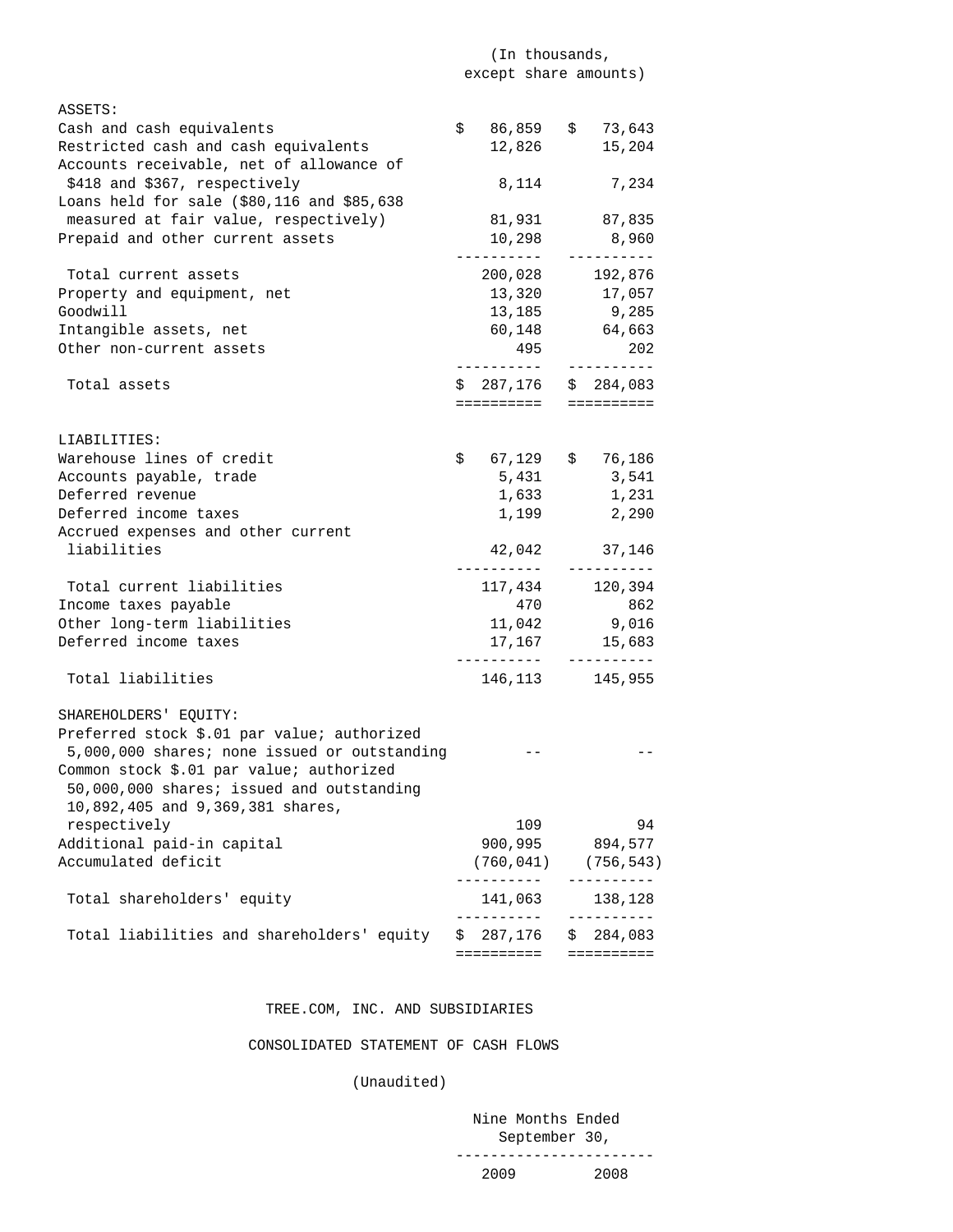|                                                               | (In thousands) |                                                                                                                                                                                                                                                                                                                                                                                                                                                                                  |  |  |
|---------------------------------------------------------------|----------------|----------------------------------------------------------------------------------------------------------------------------------------------------------------------------------------------------------------------------------------------------------------------------------------------------------------------------------------------------------------------------------------------------------------------------------------------------------------------------------|--|--|
|                                                               |                |                                                                                                                                                                                                                                                                                                                                                                                                                                                                                  |  |  |
| Cash flows from operating activities:                         |                |                                                                                                                                                                                                                                                                                                                                                                                                                                                                                  |  |  |
| Net loss                                                      | \$             | $(3, 498)$ \$ $(195, 270)$                                                                                                                                                                                                                                                                                                                                                                                                                                                       |  |  |
| Adjustments to reconcile loss to net cash                     |                |                                                                                                                                                                                                                                                                                                                                                                                                                                                                                  |  |  |
| provided by (used in) operating activities:                   |                |                                                                                                                                                                                                                                                                                                                                                                                                                                                                                  |  |  |
| Loss on disposal of assets                                    |                | 949<br>$- -$                                                                                                                                                                                                                                                                                                                                                                                                                                                                     |  |  |
| Amortization of intangibles                                   | 3,636          | 9,532                                                                                                                                                                                                                                                                                                                                                                                                                                                                            |  |  |
| Depreciation                                                  | 5,049          | 5,337                                                                                                                                                                                                                                                                                                                                                                                                                                                                            |  |  |
| Intangible impairment                                         | 3,903          | 33,378                                                                                                                                                                                                                                                                                                                                                                                                                                                                           |  |  |
| Goodwill impairment                                           |                | $- -$                                                                                                                                                                                                                                                                                                                                                                                                                                                                            |  |  |
|                                                               |                | 130,957                                                                                                                                                                                                                                                                                                                                                                                                                                                                          |  |  |
| Non-cash compensation expense                                 | 3,060          | 10,024                                                                                                                                                                                                                                                                                                                                                                                                                                                                           |  |  |
| Non-cash restructuring expense                                |                | 161<br>1,092                                                                                                                                                                                                                                                                                                                                                                                                                                                                     |  |  |
| Deferred income taxes                                         |                | 393<br>(13, 916)                                                                                                                                                                                                                                                                                                                                                                                                                                                                 |  |  |
| Gain on origination and sale of loans                         |                | (89, 701)<br>(68, 739)                                                                                                                                                                                                                                                                                                                                                                                                                                                           |  |  |
| Loss on impaired loans not sold                               |                | 564<br>265                                                                                                                                                                                                                                                                                                                                                                                                                                                                       |  |  |
| Loss on sale of real estate acquired in                       |                |                                                                                                                                                                                                                                                                                                                                                                                                                                                                                  |  |  |
| satisfaction of loans                                         |                | 51<br>202                                                                                                                                                                                                                                                                                                                                                                                                                                                                        |  |  |
| Bad debt expense                                              |                | 325<br>577                                                                                                                                                                                                                                                                                                                                                                                                                                                                       |  |  |
| Non-cash interest expense                                     |                | 76<br>$- -$                                                                                                                                                                                                                                                                                                                                                                                                                                                                      |  |  |
| Changes in current assets and liabilities:                    |                |                                                                                                                                                                                                                                                                                                                                                                                                                                                                                  |  |  |
| Accounts receivable                                           |                | (1, 208)<br>2,812                                                                                                                                                                                                                                                                                                                                                                                                                                                                |  |  |
| Origination of loans                                          |                | $(2, 232, 380)$ $(1, 728, 458)$                                                                                                                                                                                                                                                                                                                                                                                                                                                  |  |  |
| Proceeds from sales of loans                                  |                | 2, 335, 100 1, 816, 273                                                                                                                                                                                                                                                                                                                                                                                                                                                          |  |  |
| Principal payments received on loans                          |                | 697<br>781                                                                                                                                                                                                                                                                                                                                                                                                                                                                       |  |  |
| Payments to investors for loan losses and                     |                |                                                                                                                                                                                                                                                                                                                                                                                                                                                                                  |  |  |
| early payoff obligations                                      |                | $(5,641)$ $(3,780)$                                                                                                                                                                                                                                                                                                                                                                                                                                                              |  |  |
| Prepaid and other current assets                              | (1, 149)       | 2,988                                                                                                                                                                                                                                                                                                                                                                                                                                                                            |  |  |
| Accounts payable and other current                            |                |                                                                                                                                                                                                                                                                                                                                                                                                                                                                                  |  |  |
| liabilities                                                   |                |                                                                                                                                                                                                                                                                                                                                                                                                                                                                                  |  |  |
|                                                               |                | $3,580$ $(17,842)$                                                                                                                                                                                                                                                                                                                                                                                                                                                               |  |  |
| Income taxes payable                                          |                | (551)<br>2,376                                                                                                                                                                                                                                                                                                                                                                                                                                                                   |  |  |
| Deferred revenue                                              |                | (130)<br>(309)                                                                                                                                                                                                                                                                                                                                                                                                                                                                   |  |  |
| Other, net                                                    | 1,154          | (118)                                                                                                                                                                                                                                                                                                                                                                                                                                                                            |  |  |
|                                                               |                |                                                                                                                                                                                                                                                                                                                                                                                                                                                                                  |  |  |
| Net cash provided by (used in) operating                      |                |                                                                                                                                                                                                                                                                                                                                                                                                                                                                                  |  |  |
| activities                                                    |                | 24,448 (11,846)<br>----------                                                                                                                                                                                                                                                                                                                                                                                                                                                    |  |  |
|                                                               |                |                                                                                                                                                                                                                                                                                                                                                                                                                                                                                  |  |  |
| Cash flows from investing activities:                         |                |                                                                                                                                                                                                                                                                                                                                                                                                                                                                                  |  |  |
| Contingent acquisition consideration                          |                | $\frac{1}{2} \frac{1}{2} \left( \frac{1}{2} \right) \left( \frac{1}{2} \right) \left( \frac{1}{2} \right) \left( \frac{1}{2} \right) \left( \frac{1}{2} \right) \left( \frac{1}{2} \right) \left( \frac{1}{2} \right) \left( \frac{1}{2} \right) \left( \frac{1}{2} \right) \left( \frac{1}{2} \right) \left( \frac{1}{2} \right) \left( \frac{1}{2} \right) \left( \frac{1}{2} \right) \left( \frac{1}{2} \right) \left( \frac{1}{2} \right) \left( \frac{1}{2} \$<br>(14, 487) |  |  |
| Acquisitions                                                  |                | (5, 726)<br>$\mathcal{L}=\mathcal{L}=\mathcal{L}$                                                                                                                                                                                                                                                                                                                                                                                                                                |  |  |
| Capital expenditures                                          |                | $(2, 200)$ $(3, 322)$                                                                                                                                                                                                                                                                                                                                                                                                                                                            |  |  |
| Other, net                                                    |                | $3,253$ (142)                                                                                                                                                                                                                                                                                                                                                                                                                                                                    |  |  |
|                                                               |                | ----------                                                                                                                                                                                                                                                                                                                                                                                                                                                                       |  |  |
| Net cash (used in) investing activities                       |                | $(4, 673)$ $(17, 951)$                                                                                                                                                                                                                                                                                                                                                                                                                                                           |  |  |
|                                                               | __________     | ----------                                                                                                                                                                                                                                                                                                                                                                                                                                                                       |  |  |
| Cash flows from financing activities:                         |                |                                                                                                                                                                                                                                                                                                                                                                                                                                                                                  |  |  |
| Borrowing under warehouse lines of credit 1,964,237 1,586,413 |                |                                                                                                                                                                                                                                                                                                                                                                                                                                                                                  |  |  |
| Repayments of warehouse lines of credit                       |                | $(1, 973, 294)$ $(1, 609, 036)$                                                                                                                                                                                                                                                                                                                                                                                                                                                  |  |  |
| Principal payments on long-term obligations                   |                | (20, 045)<br>$--$                                                                                                                                                                                                                                                                                                                                                                                                                                                                |  |  |
| Capital contributions from IAC                                |                | 109,417<br>$---$                                                                                                                                                                                                                                                                                                                                                                                                                                                                 |  |  |
| Issuance of common stock                                      | 3,373          | $- -$                                                                                                                                                                                                                                                                                                                                                                                                                                                                            |  |  |
| Excess tax benefits from stock?based awards                   |                | 393<br>$ -$                                                                                                                                                                                                                                                                                                                                                                                                                                                                      |  |  |
| Increase in restricted cash                                   |                | $(875)$ (872)                                                                                                                                                                                                                                                                                                                                                                                                                                                                    |  |  |
|                                                               |                | ----------                                                                                                                                                                                                                                                                                                                                                                                                                                                                       |  |  |
| Net cash (used in) provided by financing                      |                |                                                                                                                                                                                                                                                                                                                                                                                                                                                                                  |  |  |
| activities                                                    |                | $(6, 559)$ 66,270                                                                                                                                                                                                                                                                                                                                                                                                                                                                |  |  |
|                                                               |                | ----------                                                                                                                                                                                                                                                                                                                                                                                                                                                                       |  |  |
| Net increase in cash and cash equivalents                     |                | 13, 216 36, 473                                                                                                                                                                                                                                                                                                                                                                                                                                                                  |  |  |
| Cash and cash equivalents at beginning                        |                |                                                                                                                                                                                                                                                                                                                                                                                                                                                                                  |  |  |
| of period                                                     |                | 73,643 45,940                                                                                                                                                                                                                                                                                                                                                                                                                                                                    |  |  |
|                                                               | __________     | ----------                                                                                                                                                                                                                                                                                                                                                                                                                                                                       |  |  |

---------- ----------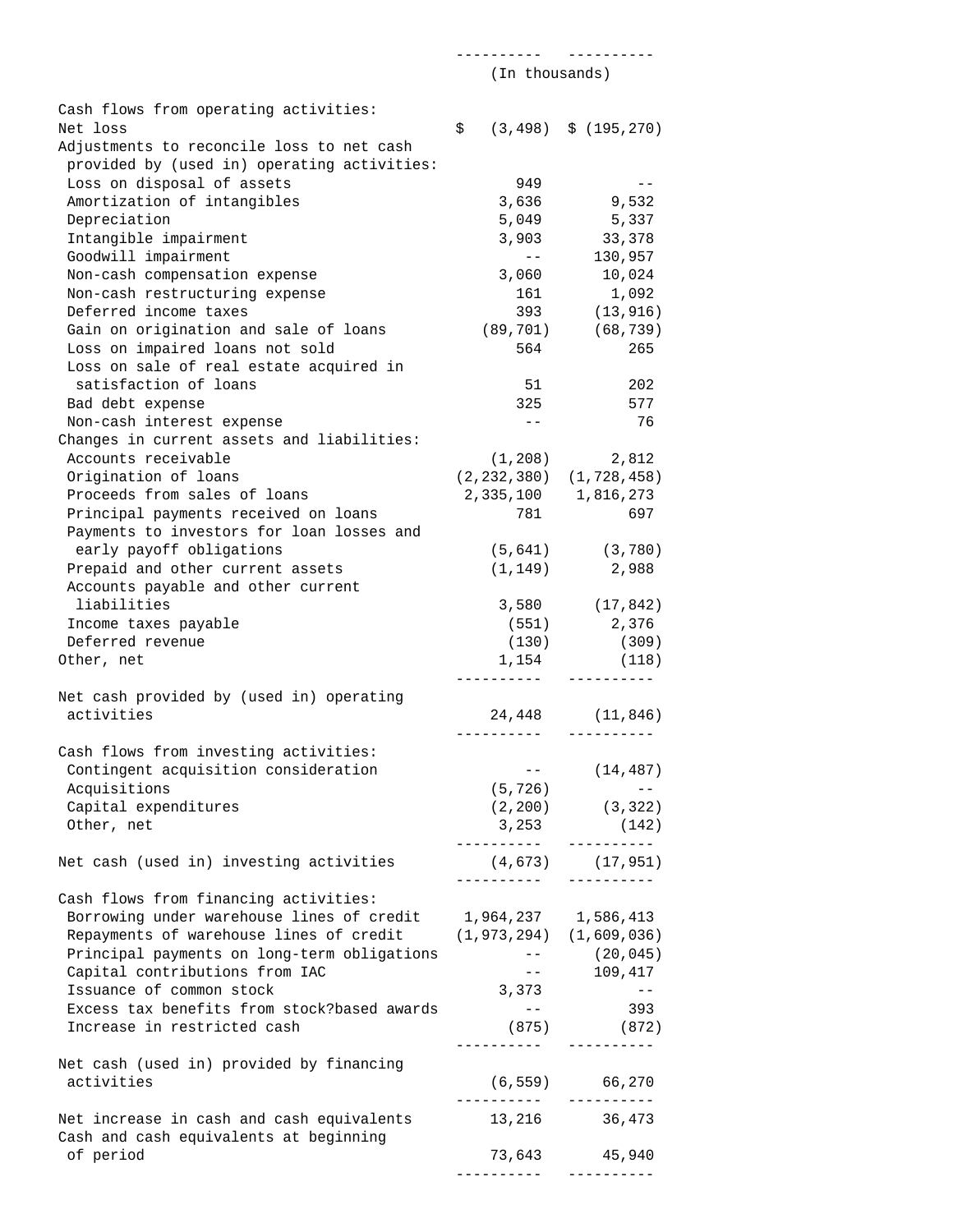|  | Cash and cash equivalents at end of period |  |  | \$ 86,859 \$ 82,413<br>__________ |            |
|--|--------------------------------------------|--|--|-----------------------------------|------------|
|  |                                            |  |  | __________                        | ---------- |

| TREE.COM'S RECONCILIATION OF SEGMENT RESULTS TO GAAP (\$8 1n thousands)                                    |                           |              |              |                                                              |                  |
|------------------------------------------------------------------------------------------------------------|---------------------------|--------------|--------------|--------------------------------------------------------------|------------------|
|                                                                                                            |                           |              |              | For the Three Months Ended September 30, 2009:               |                  |
|                                                                                                            | LendingTree<br>---------- | _________    | _________    | Real Unallocated--<br>Loans Exchanges Estate Corporate Total |                  |
| Revenue<br>Cost of revenue<br>(exclusive of<br>depreciation<br>shown<br>separately                         |                           |              |              | $$24,109$ $$23,854$ $$7,997$ $$5,244$ $$50,716$              |                  |
| below)                                                                                                     | $---$                     | _________    |              | 11,245 1,849 5,056 540 18,690                                |                  |
| Gross Margin  12,864  22,005  2,941  (5,784)  32,026<br>Operating<br>Expenses:<br>Selling and<br>marketing |                           |              |              |                                                              |                  |
| expense<br>General and<br>administ-<br>rative                                                              |                           |              |              | 5,820  15,637  1,221  (5,243)  17,435                        |                  |
| expense 5,276 1,934 2,075 8,244 17,529<br>Product                                                          |                           |              |              |                                                              |                  |
| development<br>Restructuring                                                                               |                           | 165          |              | 762 363 383                                                  | 1,673            |
| expense<br>Amortization<br>оf                                                                              |                           | (54)<br>50   | 53           | 29                                                           | 78               |
| intangibles<br>Depreciation 741                                                                            | 70                        | 337<br>246   | 641<br>302   | $7\overline{ }$<br>409                                       | 1,055<br>1,698   |
| Total<br>operating                                                                                         |                           |              |              |                                                              |                  |
| expenses                                                                                                   | _________                 | _________    | _________    | 12,018 18,966 4,655 3,829 39,468                             |                  |
| Operating<br>income (loss)<br>Adjustments to<br>reconcile to<br>EBITDA and<br>Adjusted<br>EBITDA:          | 846                       | 3,039        | (1, 714)     | (9, 613)                                                     | (7, 442)         |
| Amortization<br>оf                                                                                         |                           |              |              |                                                              |                  |
| intangibles                                                                                                | 70                        | 337          | 641          | 7                                                            | 1,055            |
| Depreciation<br>EBITDA                                                                                     | 741<br>1,657              | 246<br>3,622 | 302<br>(771) | 409<br>(9, 197)                                              | 1,698<br>(4,689) |
| Restructuring<br>expense<br>Non-cash                                                                       | (54)                      | 50           | 53           | 29                                                           | 78               |
| compensation                                                                                               | 63                        | 48           | 79           | 877                                                          | 1,067            |
|                                                                                                            |                           |              |              |                                                              |                  |

RECONCILIATION OF SEGMENT RESULTS TO GAAP (\$s in thousands)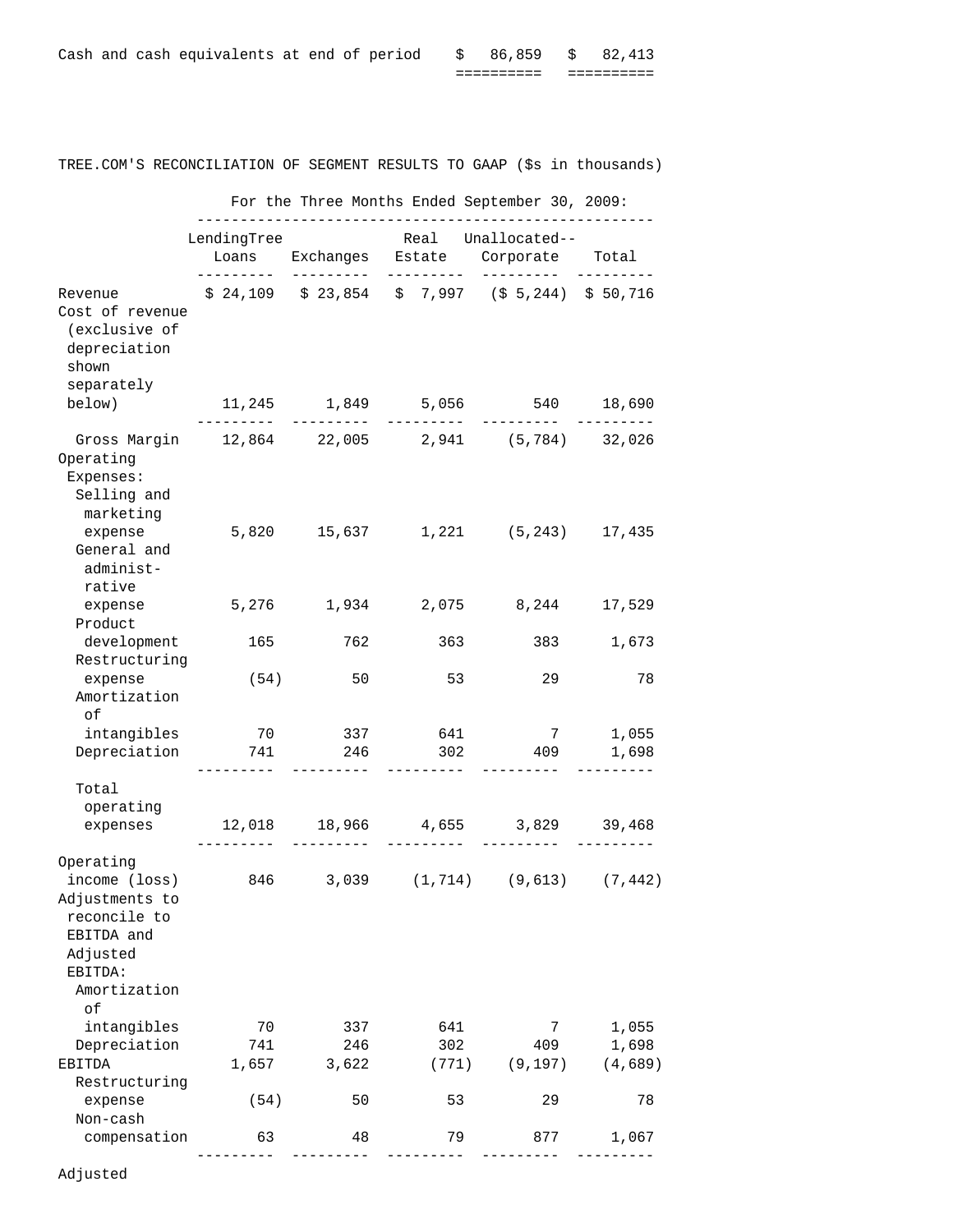# EBITDA \$ 1,666 \$ 3,720 (\$ 639) (\$ 8,291) (\$ 3,544) ========= ========= ========= ========= =========

|                                                                                                                                                       | For the Three Months Ended September 30, 2008: |                                    |                       |                                                                                                                       |                |  |  |  |  |
|-------------------------------------------------------------------------------------------------------------------------------------------------------|------------------------------------------------|------------------------------------|-----------------------|-----------------------------------------------------------------------------------------------------------------------|----------------|--|--|--|--|
|                                                                                                                                                       | LendingTree<br>Loans                           |                                    | Real                  | Unallocated--<br>Exchanges Estate Corporate Total                                                                     |                |  |  |  |  |
| Revenue<br>Cost of<br>revenue<br>(exclusive of<br>depreciation<br>shown<br>separately                                                                 |                                                |                                    |                       | $$19,993$ $$25,625$ $$9,781$ $$5,141)$ $$50,258$                                                                      |                |  |  |  |  |
| below)                                                                                                                                                |                                                | - - - - - - -                      |                       | 9,194 2,896 5,954 529 18,573                                                                                          |                |  |  |  |  |
| Gross Margin 10,799 22,729 3,827 (5,670) 31,685<br>Operating<br>Expenses:<br>Selling and<br>marketing                                                 |                                                |                                    |                       |                                                                                                                       |                |  |  |  |  |
| expense<br>General<br>and<br>adminis-<br>trative                                                                                                      |                                                |                                    |                       | 5,022 21,218 1,803 (4,761) 23,282                                                                                     |                |  |  |  |  |
| expense<br>Product                                                                                                                                    | 6,304                                          | 1,858                              | 5,035                 | 9,475                                                                                                                 | 22,672         |  |  |  |  |
| development<br>Restructuring                                                                                                                          | 171                                            | 1,009                              | 493                   | 124                                                                                                                   | 1,797          |  |  |  |  |
| expense<br>Amortization<br>оf                                                                                                                         | 2,336                                          | 22                                 | (28)                  | 64                                                                                                                    | 2,394          |  |  |  |  |
| intangibles<br>Depreciation                                                                                                                           | 894                                            | 70 1,046 1,088<br>197              | 248                   | $\alpha_{\rm{max}}=1.00$<br>452                                                                                       | 2,204<br>1,791 |  |  |  |  |
| Total<br>operating<br>expenses                                                                                                                        |                                                | 14,797 25,350<br>_________         | 8,639<br>_________    | 5,354 54,140<br>.                                                                                                     | ----------     |  |  |  |  |
| Operating loss (3,998) (2,621) (4,812) (11,024) (22,455)<br>Adjustments<br>to reconcile<br>to EBITDA and<br>Adjusted<br>EBITDA:<br>Amortization<br>оf |                                                |                                    |                       |                                                                                                                       |                |  |  |  |  |
| intangibles<br>Depreciation                                                                                                                           | 894                                            | 70 1,046 1,088<br>197<br>_________ |                       | $--- 2,204$<br>248 452                                                                                                | 1,791          |  |  |  |  |
| EBITDA<br>Restructuring                                                                                                                               | . _ _ _ _ _ _ _                                |                                    | _________             | _________<br>$(3,034)$ $(1,378)$ $(3,476)$ $(10,572)$ $(18,460)$                                                      | ----------     |  |  |  |  |
| expense<br>Non-cash<br>compensation                                                                                                                   | 2,336                                          | 22                                 | (28)                  | 64<br>$--$ 1,189 2,715 3,901 7,805                                                                                    | 2,394          |  |  |  |  |
| Adjusted<br>EBITDA                                                                                                                                    |                                                | _________                          | <u>_________</u> ____ | __________<br>$\frac{1}{5}$ (698) $\frac{1}{5}$ (167) $\frac{1}{5}$ (789) $\frac{1}{5}$ (6,607) $\frac{1}{5}$ (8,261) |                |  |  |  |  |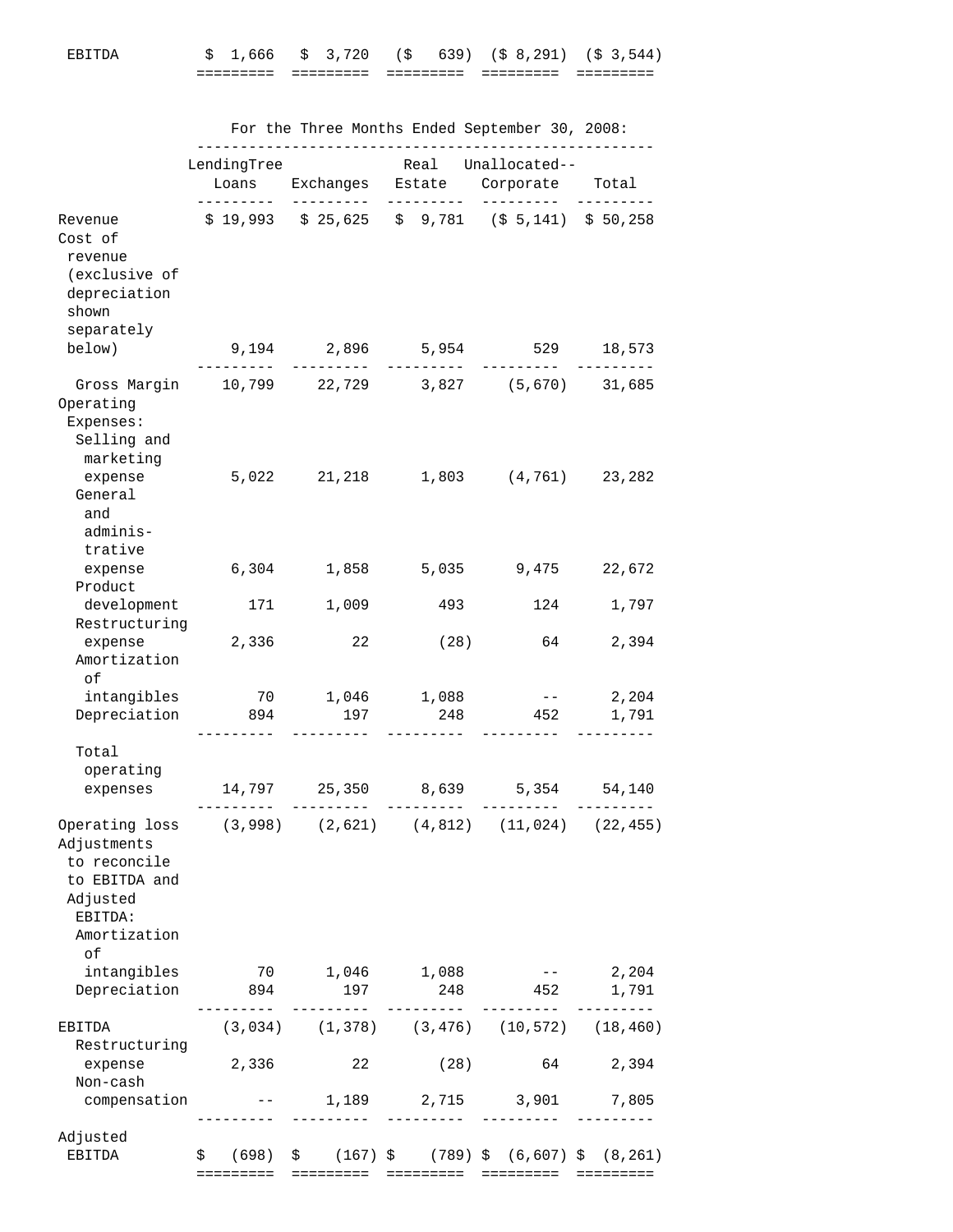|                                                                                                         |                                                | For the Nine Months Ended September 30, 2009:                                                                                                  |                    |                                                                          |           |  |  |  |
|---------------------------------------------------------------------------------------------------------|------------------------------------------------|------------------------------------------------------------------------------------------------------------------------------------------------|--------------------|--------------------------------------------------------------------------|-----------|--|--|--|
|                                                                                                         |                                                |                                                                                                                                                |                    | LendingTree Real Unallocated--<br>Loans Exchanges Estate Corporate Total |           |  |  |  |
| Revenue<br>Cost of revenue<br>(exclusive of<br>depreciation<br>shown                                    | ----------                                     | ----------                                                                                                                                     |                    | $$94,738$$ $$63,551$$ $$21,549$$ $$(10,889)$$ $$168,949$                 |           |  |  |  |
| separately<br>below)                                                                                    | ________                                       |                                                                                                                                                |                    | 37,104 5,760 13,712 1,627 58,203                                         |           |  |  |  |
| Gross Margin 57,634 57,791 7,837 (12,516) 110,746<br>Operating<br>Expenses:<br>Selling and<br>marketing |                                                |                                                                                                                                                |                    |                                                                          |           |  |  |  |
| expense<br>General and<br>adminis-<br>trative                                                           |                                                |                                                                                                                                                |                    | 12,032 40,079 3,919 (10,881) 45,149                                      |           |  |  |  |
| expense<br>Product                                                                                      |                                                |                                                                                                                                                |                    | 16,524 7,390 7,130 20,291 51,335                                         |           |  |  |  |
| Restructuring                                                                                           | development 412 2,201 1,244 985 4,842          |                                                                                                                                                |                    |                                                                          |           |  |  |  |
| expense<br>Amortization<br>οf                                                                           |                                                |                                                                                                                                                | $(1, 246)$ 108 792 | 188                                                                      | (158)     |  |  |  |
| Depreciation 2,287 643 849 1,270 5,049                                                                  | intangibles 210 493 2,926 7 3,636              |                                                                                                                                                |                    |                                                                          |           |  |  |  |
| Asset<br>impairments                                                                                    |                                                |                                                                                                                                                | ----------         | $- --$ 3,903 $--$ 3,903                                                  |           |  |  |  |
| Total<br>operating                                                                                      | expenses 30,219 50,914 20,763 11,860 113,756   |                                                                                                                                                |                    |                                                                          |           |  |  |  |
| Operating                                                                                               |                                                |                                                                                                                                                |                    |                                                                          |           |  |  |  |
| income<br>$(\texttt{loss})$<br>Adjustments to<br>reconcile to<br>EBITDA and<br>Adjusted<br>EBITDA:      | 27,415   6,877   (12,926)   (24,376)   (3,010) |                                                                                                                                                |                    |                                                                          |           |  |  |  |
| Amortization<br>οf                                                                                      |                                                |                                                                                                                                                |                    |                                                                          |           |  |  |  |
| intangibles<br>Depreciation 2,287 643 849 1,270 5,049                                                   |                                                |                                                                                                                                                |                    | 210 493 2,926 7 3,636                                                    |           |  |  |  |
| EBITDA<br>Restructuring                                                                                 | __________                                     |                                                                                                                                                |                    | 29,912 8,013 (9,151) (23,099) 5,675                                      | --------- |  |  |  |
| expense<br>Asset                                                                                        |                                                | $(1, 246)$ 108                                                                                                                                 |                    | 792<br>188                                                               | (158)     |  |  |  |
| impairments<br>Loss on                                                                                  |                                                | $\frac{1}{2} \frac{1}{2} \left( \frac{1}{2} \frac{1}{2} \right) \left( \frac{1}{2} \frac{1}{2} \right) \left( \frac{1}{2} \frac{1}{2} \right)$ | $-- 3,903$         | $\alpha = -1$ , and $\alpha = 1$                                         | 3,903     |  |  |  |
| disposal of<br>assets                                                                                   |                                                | 949                                                                                                                                            |                    |                                                                          | 949       |  |  |  |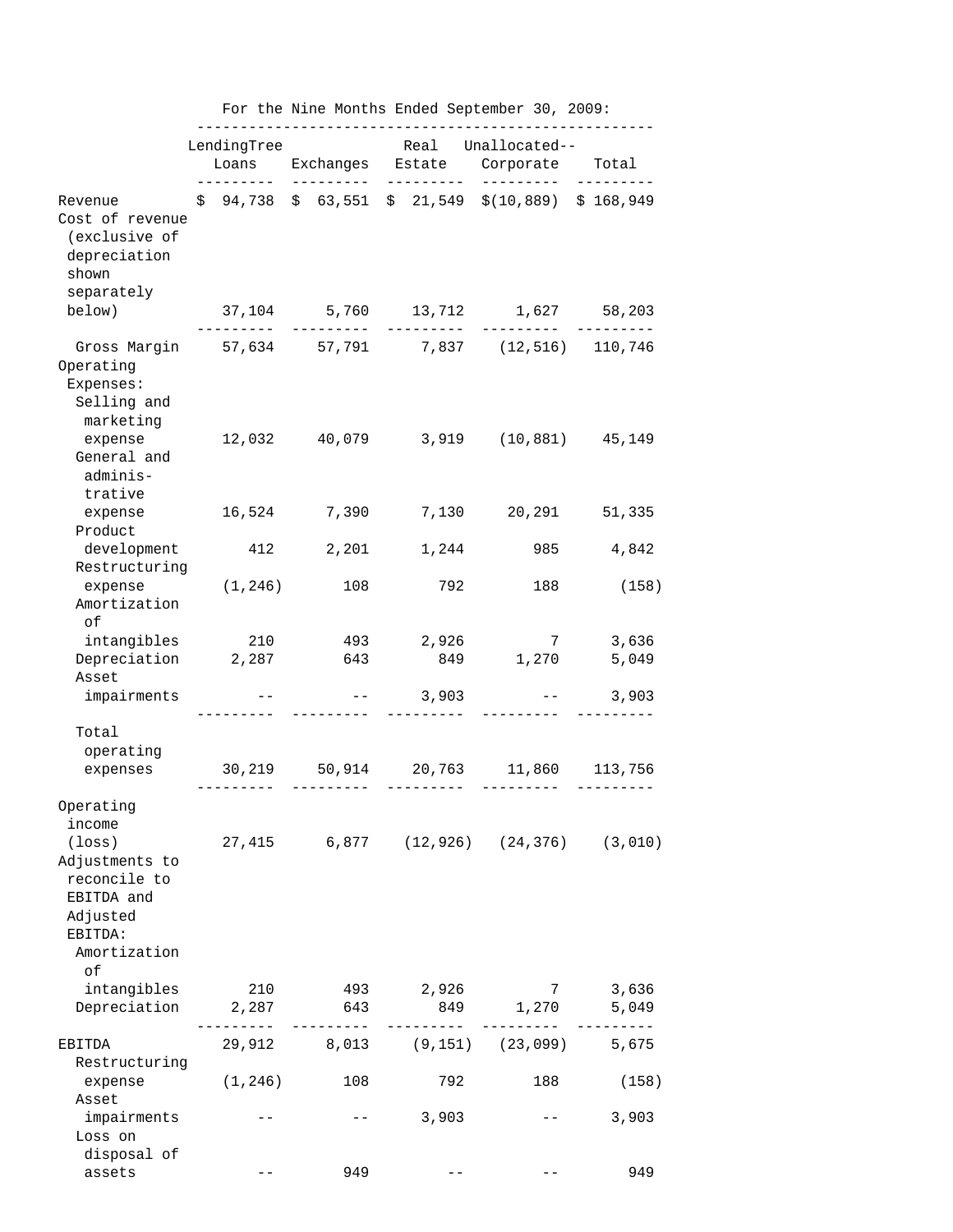| Non-cash<br>compensation  | 199          | 467 | 210 | 2,184                                          | 3,060 |
|---------------------------|--------------|-----|-----|------------------------------------------------|-------|
| Adjusted<br><b>ERTTDA</b> | $$28.865$ \$ |     |     | $9,537 \div (4,246) \div (20,727) \div 13,429$ |       |

|                                                                                                                         | For the Nine Months Ended September 30, 2008:         |              |                    |                                                                                                                                                                                                                                                                                                                                                                                                                                                                          |                |  |  |  |
|-------------------------------------------------------------------------------------------------------------------------|-------------------------------------------------------|--------------|--------------------|--------------------------------------------------------------------------------------------------------------------------------------------------------------------------------------------------------------------------------------------------------------------------------------------------------------------------------------------------------------------------------------------------------------------------------------------------------------------------|----------------|--|--|--|
|                                                                                                                         | LendingTree<br>Loans Exchanges Estate Corporate Total |              |                    | Real Unallocated--                                                                                                                                                                                                                                                                                                                                                                                                                                                       |                |  |  |  |
| Revenue<br>Cost of revenue<br>(exclusive of<br>depreciation<br>shown<br>separately                                      | _________                                             | _________    |                    | $$76,049$ $$92,813$ $$28,378$ $$(16,806)$ $$180,434$                                                                                                                                                                                                                                                                                                                                                                                                                     |                |  |  |  |
| below)                                                                                                                  |                                                       |              |                    | 32,407 9,864 16,731 1,633 60,635                                                                                                                                                                                                                                                                                                                                                                                                                                         |                |  |  |  |
| Gross Margin 43,642 82,949 11,647 (18,439) 119,799<br>Operating<br>Expenses:<br>Selling and<br>marketing                |                                                       |              |                    |                                                                                                                                                                                                                                                                                                                                                                                                                                                                          |                |  |  |  |
| expense<br>General and<br>adminis-<br>trative                                                                           |                                                       |              |                    | 16,661 73,981 6,217 (15,831) 81,028                                                                                                                                                                                                                                                                                                                                                                                                                                      |                |  |  |  |
| expense<br>Product                                                                                                      |                                                       | 19,023 5,750 |                    | 11,973 21,612 58,358                                                                                                                                                                                                                                                                                                                                                                                                                                                     |                |  |  |  |
| development<br>Restructuring                                                                                            | 575                                                   | 2,852        | 1,759              | 163 — 163                                                                                                                                                                                                                                                                                                                                                                                                                                                                | 5,349          |  |  |  |
| expense<br>Amortization<br>оf                                                                                           | 3,142                                                 | 173          | 485                | 757                                                                                                                                                                                                                                                                                                                                                                                                                                                                      | 4,557          |  |  |  |
| intangibles 210 6,038 3,284<br>Depreciation 2,544<br>Asset                                                              |                                                       | 577          |                    | $\mathcal{L}(\mathcal{L}(\mathcal{L}(\mathcal{L}(\mathcal{L}(\mathcal{L}(\mathcal{L}(\mathcal{L}(\mathcal{L}(\mathcal{L}(\mathcal{L}(\mathcal{L}(\mathcal{L}(\mathcal{L}(\mathcal{L}(\mathcal{L}(\mathcal{L}(\mathcal{L}(\mathcal{L}(\mathcal{L}(\mathcal{L}(\mathcal{L}(\mathcal{L}(\mathcal{L}(\mathcal{L}(\mathcal{L}(\mathcal{L}(\mathcal{L}(\mathcal{L}(\mathcal{L}(\mathcal{L}(\mathcal{L}(\mathcal{L}(\mathcal{L}(\mathcal{L}(\mathcal{L}(\mathcal{$<br>702 1,514 | 9,532<br>5,337 |  |  |  |
| impairments                                                                                                             |                                                       |              | 898 102,630 60,807 | $-- 164,335$                                                                                                                                                                                                                                                                                                                                                                                                                                                             |                |  |  |  |
| Total<br>operating                                                                                                      |                                                       |              |                    |                                                                                                                                                                                                                                                                                                                                                                                                                                                                          |                |  |  |  |
| expenses 43,053 192,001 85,227 8,215 328,496                                                                            |                                                       | ---------    | ---------          |                                                                                                                                                                                                                                                                                                                                                                                                                                                                          |                |  |  |  |
| Operating<br>income (loss)<br>Adjustments to<br>reconcile to<br>EBITDA and<br>Adjusted<br>EBITDA:<br>Amortization<br>of |                                                       |              |                    | 589 (109,052) (73,580) (26,654) (208,697)                                                                                                                                                                                                                                                                                                                                                                                                                                |                |  |  |  |
| intangibles                                                                                                             | 210                                                   | 6,038        | 3,284              | and the state of the state of the                                                                                                                                                                                                                                                                                                                                                                                                                                        | 9,532          |  |  |  |
| Depreciation                                                                                                            | 2,544                                                 | 577          | 702                |                                                                                                                                                                                                                                                                                                                                                                                                                                                                          | 1,514 5,337    |  |  |  |
| EBITDA<br>Restructuring                                                                                                 |                                                       |              |                    | 3,343 (102,437) (69,594) (25,140) (193,828)                                                                                                                                                                                                                                                                                                                                                                                                                              |                |  |  |  |
| expense<br>Asset                                                                                                        | 3,142                                                 | 173          | 485                | 757                                                                                                                                                                                                                                                                                                                                                                                                                                                                      | 4,557          |  |  |  |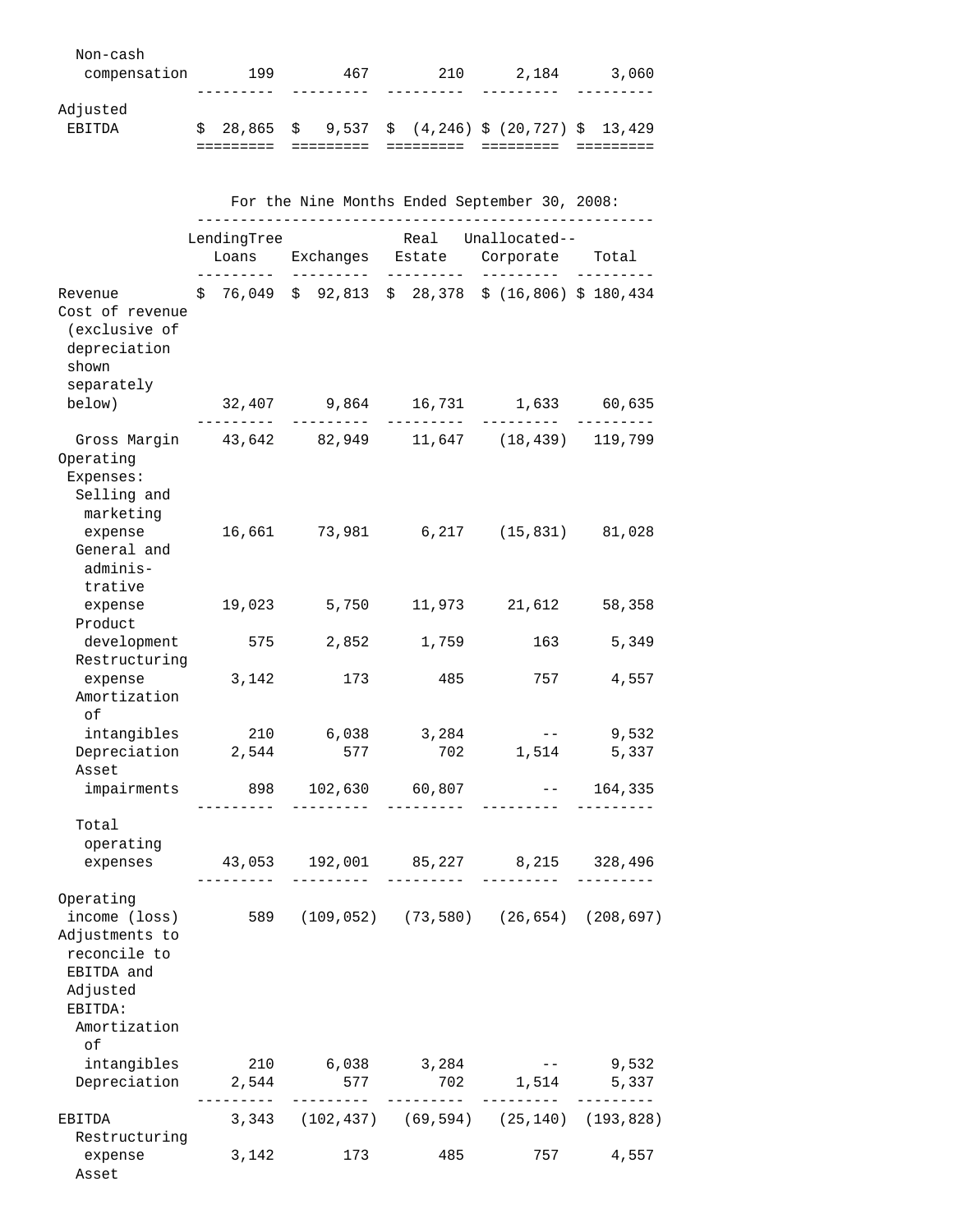| impairments        | 898      | 102,630 | 60,807 |                                                           | 164,335 |
|--------------------|----------|---------|--------|-----------------------------------------------------------|---------|
| Non-cash           |          |         |        |                                                           |         |
| compensation       | $- -$    | 1,519   | 3,432  | 5,073                                                     | 10,024  |
|                    |          |         |        |                                                           |         |
| Adjusted EBITDA \$ | 7,383 \$ |         |        | $1,885 \quad $ (4,870) \quad $ (19,310) \quad $ (14,912)$ |         |
|                    |          |         |        |                                                           |         |

### About Tree.com, Inc.

Tree.com, Inc. (Nasdaq:TREE) is the parent of several brands and businesses in the financial services and real estate industries including LendingTree(R), LendingTree Loans(SM), GetSmart(R), Home Loan Center, RealEstate.com, iNest(R), and RealEstate.com, REALTORS(R). Together, they serve as an ally for consumers who are looking to comparison shop loans, real estate and other financial products from multiple businesses and professionals who compete for their business.

Tree.com, Inc. is headquartered in Charlotte, N.C. and maintains operations solely in the United States. For more information, please visit [www.tree.com.](http://www.tree.com/)

The Tree.com, Inc. logo is available at<http://www.globenewswire.com/newsroom/prs/?pkgid=5367>

### Segment Information

The overall concept that Tree.com employs in determining its reportable segments and related financial information is to present them in a manner consistent with how the chief operating decision maker and executive management view the businesses, how the businesses are organized as to segment management, and the focus of the businesses with regards to the types of products or services offered or the target market.

Following the spin-off from IAC, the new chief operating decision maker began to realign the Tree.com businesses into new operating segments. In the first quarter of 2009, management completed its realignment of staffing and direct revenue and costs for each new segment and created reporting structures to enable the chief operating decision maker and management to evaluate the results of operations for each of these new segments on a comparative basis with prior periods. In prior periods, the segments "Lending" and "Real Estate" were presented, which have been changed to "LendingTree Loans", "Exchanges", and "Real Estate" segments. Additionally, certain shared indirect costs that are described below are reported as "Unallocated - Corporate". All items of segment information for prior periods have been restated to conform to the new reportable segment presentation.

The expenses presented for each of the business segments include an allocation of certain corporate expenses that are identifiable and directly benefit those segments. The unallocated expenses are those corporate overhead expenses that are not directly attributable to a segment and include: corporate expenses such as finance, legal, executive, technology support, and human resources, as well as elimination of inter-segment revenue and costs.

#### LendingTree Loans

 The LendingTree Loans segment originates, processes, approves and funds various residential real estate loans through Home Loan Center, Inc. ("HLC") (d/b/a LendingTree Loans). The HLC and LendingTree Loans brand names are collectively referred to as "LendingTree Loans."

#### Exchanges

 The Exchanges segment consists of online lead generation networks and call centers (principally LendingTree.com and GetSmart.com) that connect consumers and service providers principally in the lending and higher education marketplaces.

#### Real Estate

 Real Estate consists of a proprietary full service real estate brokerage (RealEstate.com, REALTORS(R)) that operates in 20 U.S. markets, as well as an online lead generation network accessed at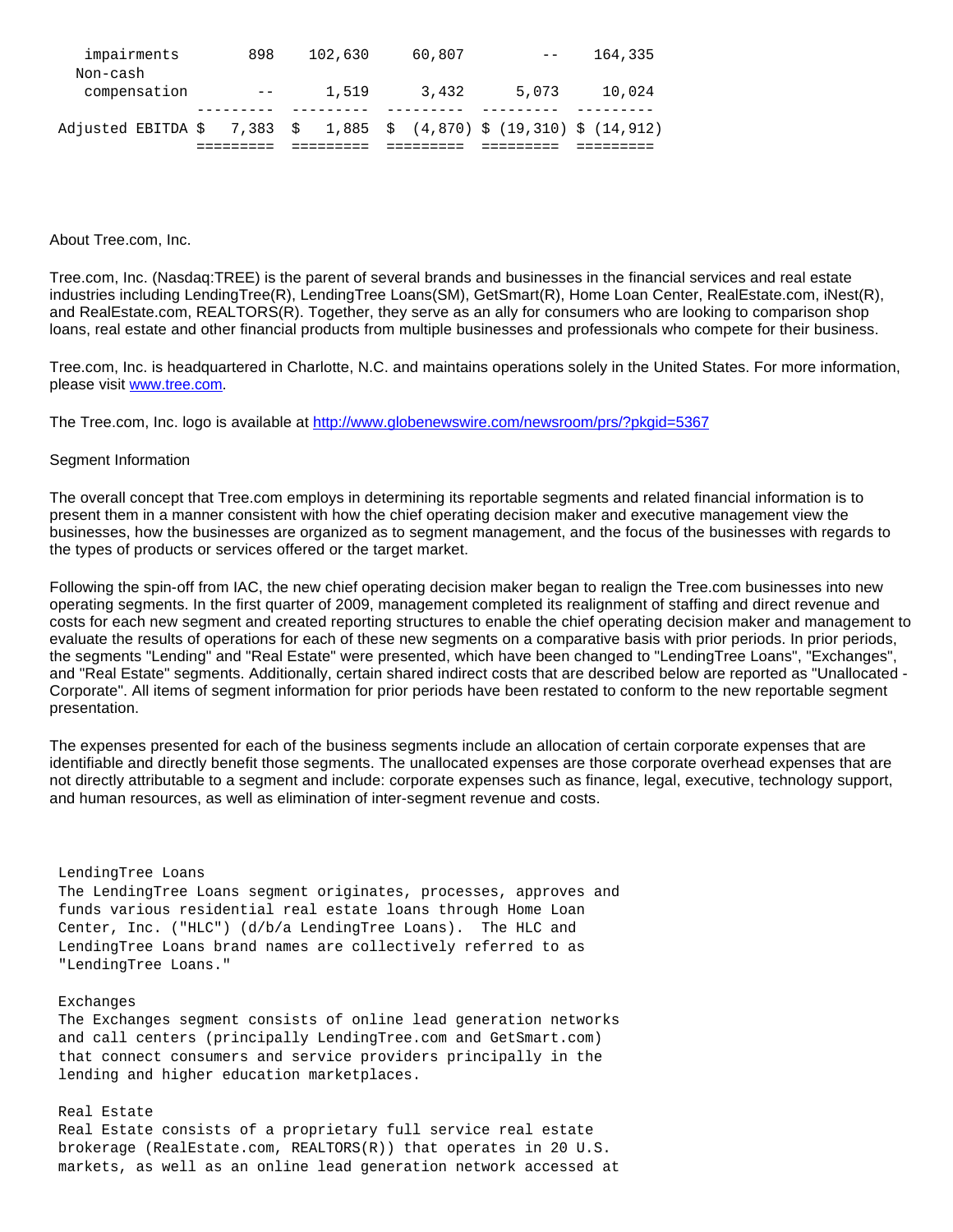Definition of Tree.com's Non-GAAP Measures

Tree.com reports Earnings Before Interest, Taxes, Depreciation and Amortization ("EBITDA"), and adjusted for certain items discussed below ("Adjusted EBITDA"), as supplemental measures to GAAP. These measures are two of the primary metrics by which Tree.com evaluates the performance of its businesses, on which its internal budgets are based and by which management is compensated. Tree.com believes that investors should have access to the same set of tools that it uses in analyzing its results. These non-GAAP measures should be considered in addition to results prepared in accordance with GAAP, but should not be considered a substitute for or superior to GAAP results. Tree.com provides and encourages investors to examine the reconciling adjustments between the GAAP and non-GAAP measure which are discussed below.

Adjusted EBITDA is defined as EBITDA excluding (1) non-cash compensation expense, (2) non-cash intangible asset impairment charges, (3) gain/loss on disposal of assets, (4) restructuring expenses, (5) proceeds from litigation settlements, (6) pro forma adjustments for significant acquisitions, and (7) one-time items. Tree.com believes this measure is useful to investors because it represents the operating results from Tree.com's segments, but excludes the effects of any other non-cash expenses. Adjusted EBITDA has certain limitations in that it does not take into account the impact to Tree.com's statement of operations of certain expenses, including depreciation, non-cash compensation and acquisition related accounting. Tree.com endeavors to compensate for the limitations of the non-GAAP measure presented by also providing the comparable GAAP measure with equal or greater prominence and descriptions of the reconciling items, including quantifying such items, to derive the non-GAAP measure.

# Pro Forma Results

Tree.com will only present EBITDA and Adjusted EBITDA on a pro forma basis if it views a particular transaction as significant in size or transformational in nature. For the periods presented in this release, there are no transactions that Tree.com has included on a pro forma basis.

# One-Time Items

EBITDA and Adjusted EBITDA are presented before one-time items, if applicable. These items are truly one-time in nature and non-recurring, infrequent or unusual, and have not occurred in the past two years or are not expected to recur in the next two years, in accordance with SEC rules. For the periods presented in this release, there are no one-time items.

Non-Cash Expenses That Are Excluded From Tree.com's Non-GAAP Measures

Non-cash compensation expense consists principally of expense associated with the grants of restricted stock units and stock options. These expenses are not paid in cash, and Tree.com will include the related shares in its future calculations of fully diluted shares outstanding. Upon vesting of restricted stock units and the exercise of certain stock options, the awards will be settled, at Tree.com's discretion, on a net basis, with Tree.com remitting the required tax withholding amount from its current funds.

Amortization and impairment of intangibles are non-cash expenses relating primarily to acquisitions. At the time of an acquisition, the intangible assets of the acquired company, such as purchase agreements, technology and customer relationships, are valued and amortized over their estimated lives.

# Reconciliation of EBITDA and Adjusted EBITDA

For a reconciliation of EBITDA and Adjusted EBITDA to operating income (loss) for Tree.com's operating segments for the three and nine months ended September 30, 2009 and 2008, see the table above.

# Interest Rate Risk

Tree.com's exposure to market rate risk for changes in interest rates relates primarily to its interest rate lock commitments, loans held for sale, and LendingTree Loans' lines of credit.

Safe Harbor Statement Under the Private Securities Litigation Reform Act of 1995

The matters contained in the discussion above may be considered to be "forward-looking statements" within the meaning of the Securities Act of 1933 and the Securities Exchange Act of 1934, as amended by the Private Securities Litigation Reform Act of